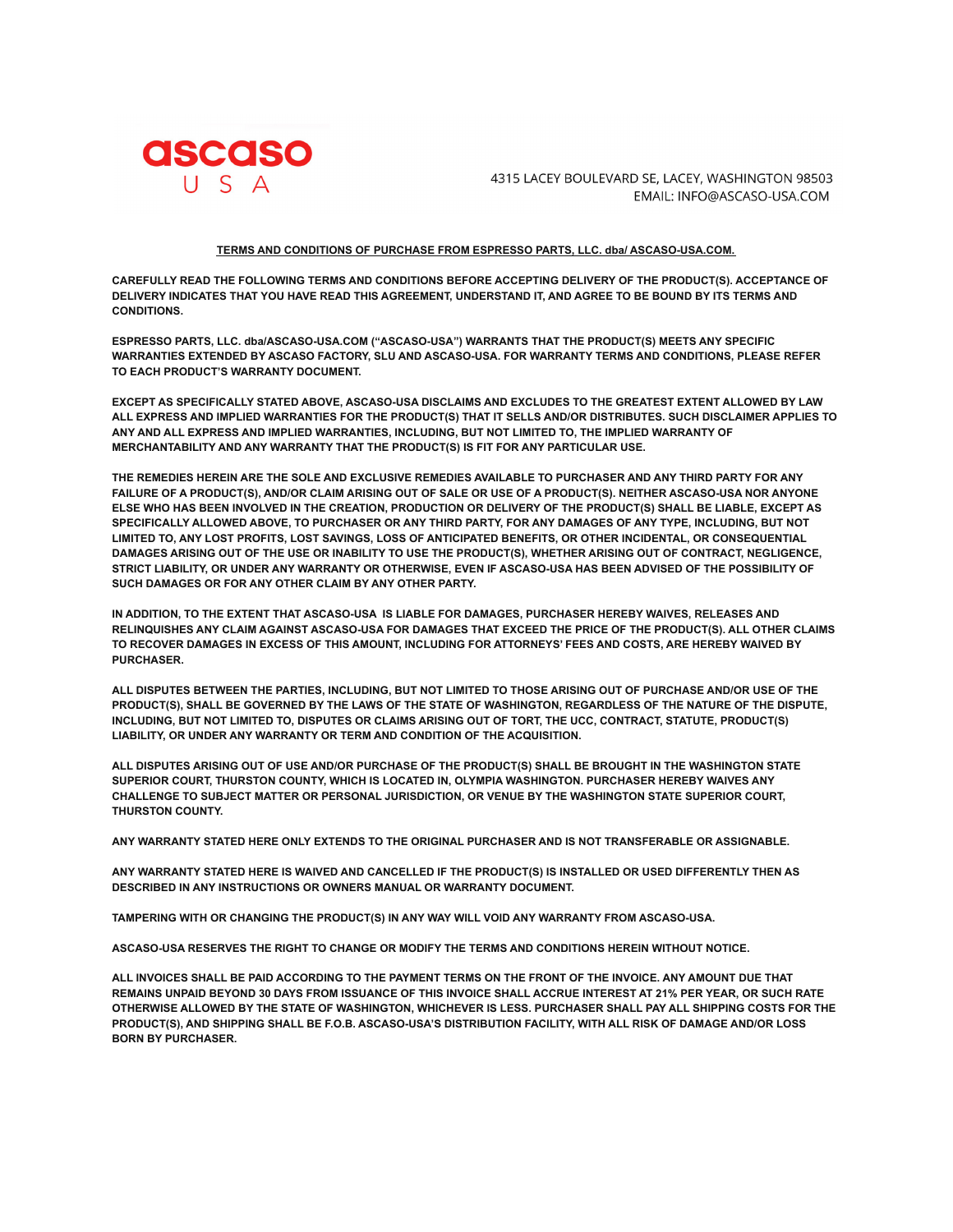**ALL DEPOSITS RECEIVED ON THIS ORDER ARE NON-REFUNDABLE. THIS ORDER IS NON-CANCELABLE BY BUYER. ANY DEVIATION FROM THIS POLICY MUST HAVE APPROVAL OF ASCASO-USA MANAGEMENT, AND ANY CANCELLATION ACCEPTED SHALL BE DEEMED** TO HAVE DAMAGED ASCASO-USA TO EXTENT OF. BUT NOT LIMITED TO. THE AMOUNT HELD AS NON-REFUNDABLE DEPOSIT. AND THUS, DEPOSIT SHALL BE FORFEITED. BUYER WILL BE HELD RESPONSIBLE FOR ALL CHARGES INCLUDING, BUT NOT LIMITED TO, **ANY AND ALL CHARGES AND ATTORNEY'S FEES WHICH MAY ARISE AS A RESULT OF ANY CANCELLATION.**

WHERE THERE IS ANY CONFLICT BETWEEN THE TERMS AND CONDITIONS OF THIS INVOICE AND A PURCHASE ORDER. INSTRUCTIONS. **SPECIFICATIONS OR OTHER REPRESENTATIONS BY THE PURCHASER, THE TERMS AND CONDITIONS OF ANY INVOICE SHALL** CONTROL, WHEN A CHECK IS PROVIDED AS PAYMENT. THE PURCHASER AUTHORIZES ASCASO-USA TO USE THE INFORMATION FROM THE CHECK TO MAKE A ONE-TIME ELECTRONIC FUND TRANSFER FROM THE PURCHASER'S ACCOUNT OR TO PROCESS THE PAYMENT AS A CHECK TRANSACTION. FUNDS MAY BE WITHDRAWN FROM YOUR ACCOUNT AS SOON AS THE SAME DAY THE CHECK IS RECEIVED AND YOU WILL NOT RECEIVE THE CHECK BACK FROM YOUR FINANCIAL INSTITUTION. IF YOUR PAYMENT IS RETURNED DUE **TO INSUFFICIENT FUNDS, YOU AUTHORIZE ASCASO-USA TO MAKE A ONE-TIME ELECTRONIC FUND TRANSFER FROM YOUR ACCOUNT TO COLLECT A FEE AS ALLOWED BY STATE LAW (\$40 IN THE STATE OF WASHINGTON).**

TO THE EXTENT ALLOWED BY LAW. FOR ANY SALE OF PRODUCT(S) THAT IS ON PAYMENT. ASCASO-USA SHALL HAVE A PURCHASE MONEY SECURITY INTEREST IN SUCH PRODUCT(S), AND IN ANY PROCEEDS FROM THE SALE OF SUCH PRODUCT(S). PURCHASER AGREES THAT IT WILL EXECUTE ANY AND ALL DOCUMENTS REQUESTED BY ASCASO-USA TO PERFECT SUCH SECURITY INTEREST.

**THE TERMS AND CONDITIONS SET OUT HEREIN APPLY WITH EQUAL FORCE TO ASCASO FACTORY, SLI.**

## **RETURN POLICY AND 100% ORDER ACCURACY GUARANTEE**

**ASCASO-USA IS PROUD TO OFFER A 100% ACCURACY GUARANTEE. IF ASCASO-USA MAKES A MISTAKE ON YOUR ORDER,** ASCASO-USA WILL PAY 100% OF THE COST TO CORRECT THE MISTAKE, INCLUDING SHIPPING. PLEASE ENSURE THE ACCURACY OF **ALL PURCHASE ORDERS AS ALL ACCURATELY FILLED SALES ARE FINAL.**

**IN ORDER TO QUALIFY FOR THE 100% ACCURACY GUARANTEE, ORDERS MUST BE TRANSMITTED VIA WEBSITE PORTAL ON ASCASO-USA.COM OR ESPRESSOPARTS.COM. ORDERS TRANSMITTED VERBALLY ARE ABSOLUTELY FINAL AND DO NOT QUALIFY FOR THE 100% ACCURACY GUARANTEE.**

ASCASO-USA'S EXPERT TECHNICIANS WILL WORK DILIGENTLY WITH YOU TO HELP DETERMINE WHICH PARTS YOU MAY NEED TO **ORDER BUT ASCASO-USA DOES NOT TAKE RESPONSIBILITY FOR REMOTE DIAGNOSTICS OR ORDERS TRANSMITTED VERBALLY. ALL RECOMMENDATIONS ON PARTS AND PROCEDURES ARE MADE WITHOUT ANY GUARANTEES.**

**ASCASO-USA HAS UNIQUE RETURN POLICIES DEPENDING ON EQUIPMENT CLASS AND CUSTOMER CLASS. PLEASE CONTACT [INFO@ASCASO-USA.COM](mailto:INFO@ASCASO-USA.COM) OR [INFO@ESPRESSOPARTS.COM](mailto:INFO@ESPRESSOPARTS.COM) TO INQUIRE ABOUT YOUR OPTIONS FOR RETURNING EQUIPMENT. MOST SALES ARE FINAL. RESTOCKING FEES MAY APPLY. RETURN POLICIES ARE SUBJECT TO CHANGE.**

## **WARRANTY & CLAIM PROCEDURE**

PROOF OF PURCHASE. PLEASE RETAIN A COPY OF THE ORIGINAL INVOICE AS PROOF OF PURCHASE, IN ORDER FOR THE WARRANTY **GUARANTEE TO BE VALID.**

**ORIGINAL PACKAGING. PLEASE RETAIN ORIGINAL PACKAGING FOR THE DURATION OF THE WARRANTY PERIOD TO ENSURE THE SAFEST SHIPPING, IF NEEDED IN THE CASE OF WARRANTY ISSUES.**

**DEFINITIONS. "COMMERCIAL" MEANS EQUIPMENT INTENDED FOR COMMERCIAL USE AS SPECIFIED BY THE USER MANUAL.**

**WARRANTY COVERAGE:**

- **● 12-MONTH WARRANTY, WE GUARANTEE ALL PRODUCTS AGAINST DEFECTS CAUSED BY FAULTY WORKMANSHIP AND MATERIALS FOR TWELVE MONTHS OF COMMERCIAL USE FROM THE DATE OF PURCHASE.**
- **● 5-YEAR WARRANTY, WE GUARANTEE ALL THERMOBLOCK BOILERS, BOILERS, AND GROUPS AGAINST DEFECT CAUSED BY FAULTY WORKMANSHIP AND MATERIALS FOR FIVE YEARS OF COMMERCIAL USE FROM THE PURCHASE DATE.**
- **● DURING THE GUARANTEE PERIOD ASCASO-USA WILL REPAIR OR REPLACE ANY DEFECTIVE PRODUCT, AT THE DISCRETION OF ASCASO-USA. ASCASO-USA WILL COVER SHIPPING COSTS, PARTS, AND LABOR FOR WARRANTY REPLACEMENT ISSUES, FOR THE DURATION OF THE COVERAGE FOR RETAIL CUSTOMERS.**
- **● WHOLESALE CUSTOMERS MUST ADHERE TO THE WHOLESALE CUSTOMER GUIDELINES. WHOLESALE CUSTOMERS ARE RESPONSIBLE FOR DIRECT EQUIPMENT WARRANTY CLAIMS. IF YOU PURCHASED AN ASCASO MACHINE WITH AN AUTHORIZED RESELLER PLEASE CONTACT THEM DIRECTLY TO INITIATE YOUR WARRANTY CLAIM.**
- **● WARRANTY EXCLUSIONS, ASCASO-USA RESERVES THE RIGHT TO CHANGE OR MODIFY THE TERMS AND CONDITIONS HEREIN WITHOUT NOTICE. THIS GUARANTEE EXCLUDES DEFECTS CAUSE BY BUT NOT LIMITED TO THE FOLLOWING ISSUES;**
	- **○ PRODUCT NOT BEING USED IN ACCORDANCE WITH INSTRUCTIONS OR DESIGNED PURPOSE.**
	- **○ ACCIDENTAL DAMAGE, MISUSE, ALTERATIONS, OR TAMPERING BY UNAUTHORIZED PERSONS.**
	- **○ REPAIRS OR DISMANTLING BY UNAUTHORIZED PERSONNEL.**
	- **○ USE OF NON-ASCASO COMPONENTS.**